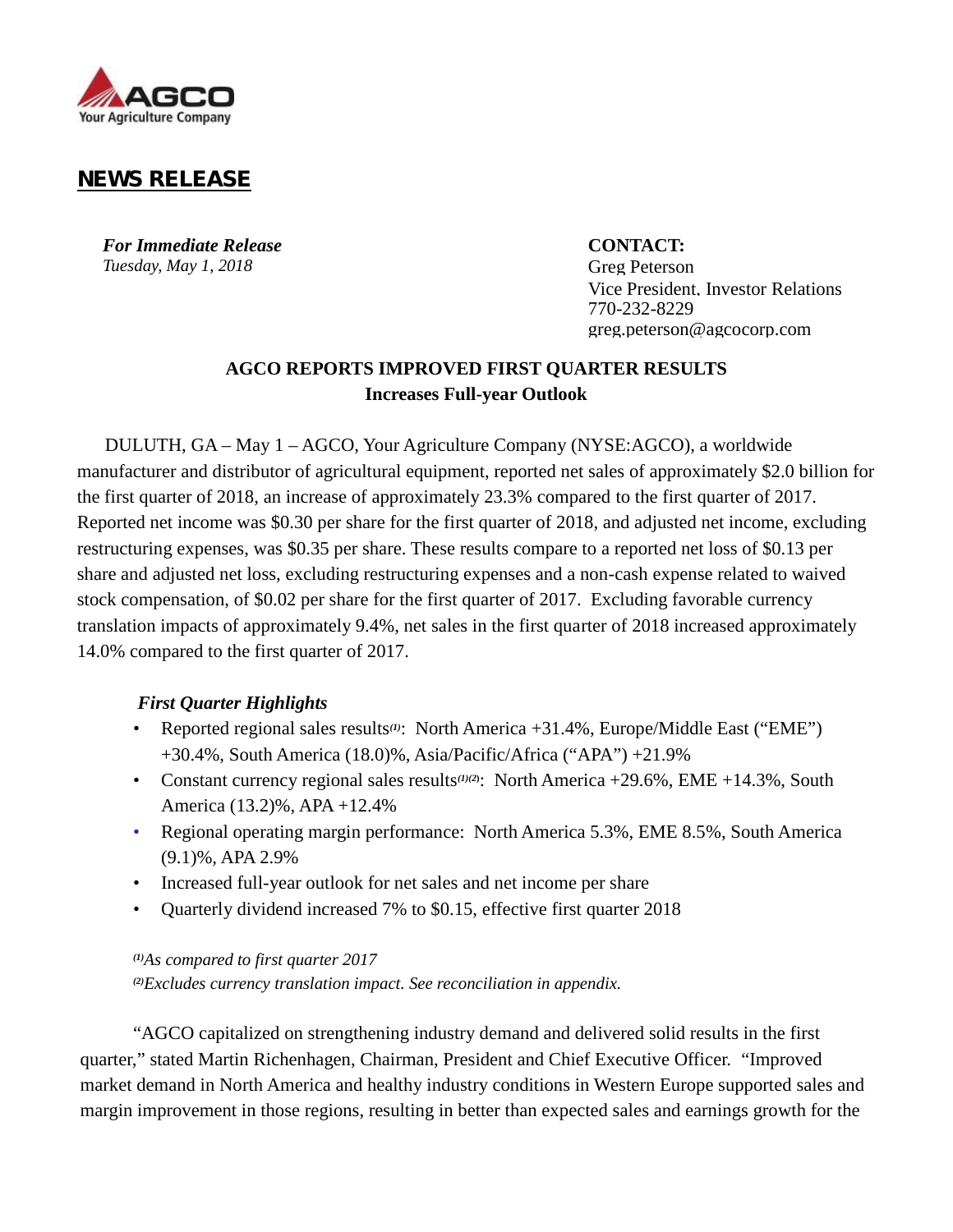Company. Our weak results in South America reflect the challenging industry environment and lower levels of production, as well as the transition costs associated with localizing newer product technology into our Brazilian factories. While our focus on cost management to mitigate market pressures continues, we are maintaining a strong level of investment in new products and technologies, as demonstrated by an increase in engineering expenses in 2018 over 2017, both in the first quarter, and the total planned for the full year."

# **Market Update**

### *Industry Unit Retail Sales*

|                                            | <b>Tractors</b>                         | <b>Combines</b>                         |
|--------------------------------------------|-----------------------------------------|-----------------------------------------|
| Three months ended March 31, 2018          | Change from<br><b>Prior Year Period</b> | Change from<br><b>Prior Year Period</b> |
| North America <sup>(1)</sup>               | $\sim$ Flat                             | (2)%                                    |
| South America                              | $(8)\%$                                 | $(11)$ %                                |
| Western Europe <sup><math>(2)</math></sup> | 7%                                      | 26%                                     |

(1)*Excludes compact tractors.*

(2)*Based on company estimates.*

"Farmers are facing difficult growing conditions as we start 2018," continued Mr. Richenhagen. "A dry weather pattern across Argentina and southern Brazil has decreased 2018 crop production expectations in those regions. Cold wet weather across much of the mid-western U.S. is delaying the start of planting and has contributed to modest increases in soft commodity prices. Global farm equipment demand continues on a slow recovery path following the extended period of decline. In North America, the industry has worked through much of the excess used equipment inventory and used equipment pricing has started to improve. Row crop farmers are beginning to replace their equipment after years of weaker demand. North American industry retail sales were relatively flat in the first quarter of 2018 compared to the same period in 2017. Overall, we project industry retail tractor sales to increase modestly in 2018 with retail sales of small tractors expected to be flat compared to last year, while retail sales in the row crop segment are expected to improve. Industry retail sales in Western Europe increased in the first three months of 2018, following a year of improved profitability by the arable farming segment as well as healthy economics for dairy producers. Sales improved across the important markets of Germany, the United Kingdom and France. For the full year of 2018, industry demand in Western Europe is expected to be relatively flat compared to 2017 as the benefit of last year's improved harvest offsets the impact of projected softening economics in the dairy and livestock sector. Industry retail sales in South America decreased during the first three months of 2018. Industry demand in Brazil softened in advance of expected positive revisions to the government financing program which starts on July 1. In addition, industry sales declined in Argentina in response to a weaker first harvest. Industry demand in South America is expected to improve in the second half of the year and be relatively flat for the full year compared to 2017. Higher retail sales in Brazil are expected to be offset by lower sales in Argentina due to the impact of lower crop production on farm income. Longer term, we are optimistic about the fundamentals supporting commodity prices and farm income as well as healthy growth in our industry."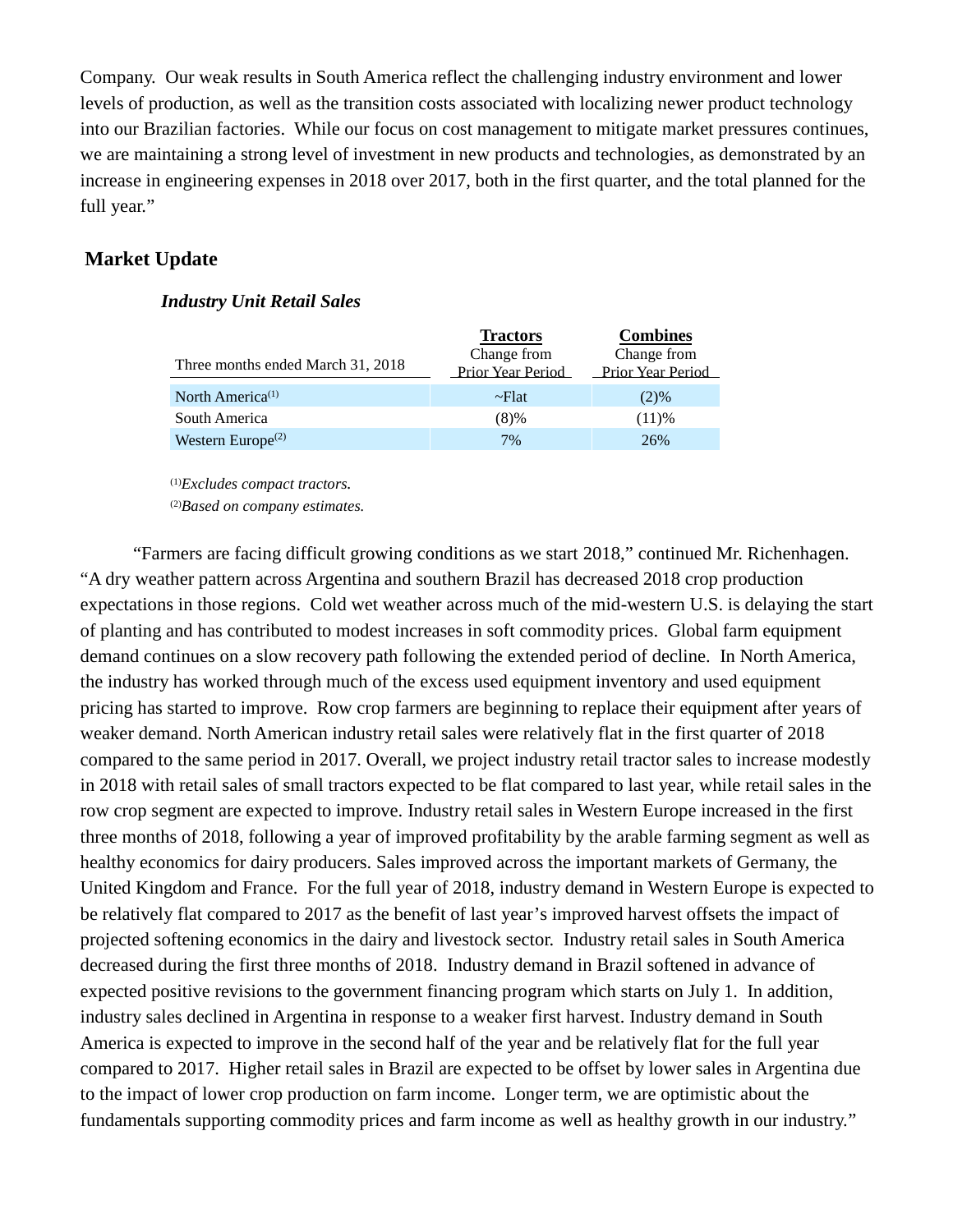# **Regional Results**

| Three Months Ended March 31,                  | 2018                  | 2017                  | $\%$<br>change<br>from<br>2017 | % change<br>from 2017 due<br>to currency<br>translation $(1)$ | % change from<br>$2017$ due to<br>acquisitions <sup>(1)</sup> |
|-----------------------------------------------|-----------------------|-----------------------|--------------------------------|---------------------------------------------------------------|---------------------------------------------------------------|
| North America                                 | $\mathbb{S}$<br>502.9 | 382.6<br>$\mathbb{S}$ | 31.4%                          | 1.9%                                                          | 17.9%                                                         |
| South America                                 | 182.1                 | 222.2                 | $(18.0)\%$                     | (4.8)%                                                        | 1.1%                                                          |
| Europe/Middle East                            | 1,163.7               | 892.5                 | 30.4%                          | 16.1%                                                         | 3.8%                                                          |
| Asia/Pacific/Africa                           | 158.8                 | 130.3                 | 21.9%                          | 9.4%                                                          | 3.4%                                                          |
| Total                                         | \$2,007.5             | \$1,627.6             | 23.3%                          | 9.4%                                                          | 6.7%                                                          |
| $(1)$ See appendix for additional disclosures |                       |                       |                                |                                                               |                                                               |

#### *AGCO Regional Net Sales (in millions)*

### *North America*

AGCO's North American net sales increased 29.6% in the first three months of 2018 compared to the same period of 2017, excluding the positive impact of currency translation. Precision Planting, which was acquired in the fourth quarter of 2017, contributed sales of approximately \$61.2 million in its seasonally strong first quarter. Excluding the impact of acquisitions and currency translation, sales grew approximately 11.7% compared to the first quarter of 2017. The largest increases were in mid-range and high horsepower tractors and sprayers. Income from operations for the first three months of 2018 improved approximately \$23.8 million compared to the same period in 2017. The benefit of the Precision Planting acquisition and higher sales and production volumes produced most of the increase.

### *South America*

Net sales in the South America region decreased 13.2% in the first three months of 2018 compared to the first three months of 2017, excluding the impact of unfavorable currency translation. Significant sales decreases in Argentina and Brazil produced most of the decline. Income from operations dropped approximately \$19.0 million for the first three months of 2018 compared to the same period in 2017. Lower sales and production volumes, the impact of material cost inflation and the costs associated with transitioning to the new products with tier 3 emission technology all contributed to the decrease in income from operations.

## *Europe/Middle East*

AGCO's EME net sales increased 14.3% in the first three months of 2018 compared to the same period in 2017, excluding favorable currency translation impacts. Acquisitions benefited sales by approximately 3.8% during the first three months compared to the same period last year. Higher sales in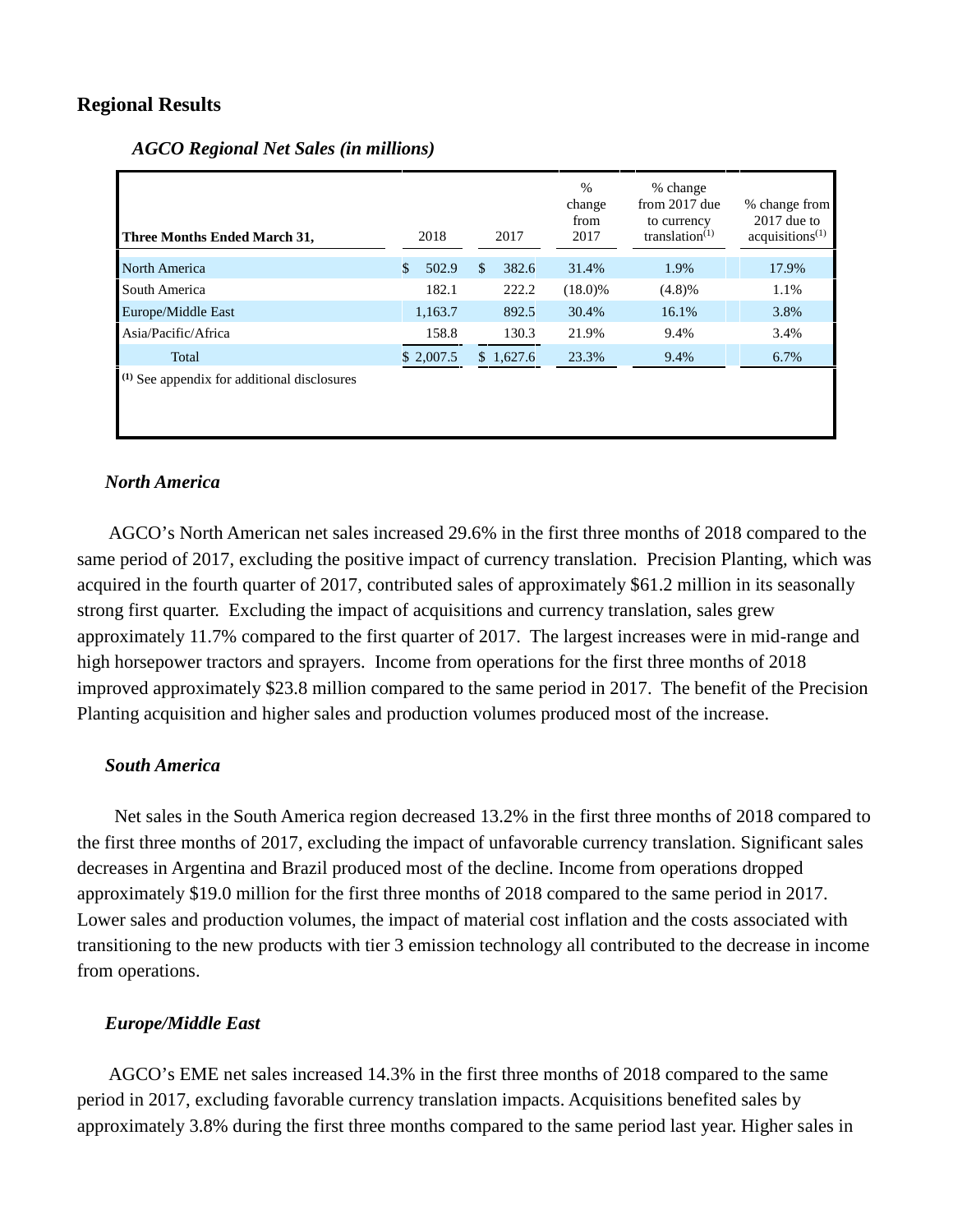Germany, the United Kingdom and France produced most of the increase. Income from operations improved approximately \$35.4 million for the first three months of 2018, compared to the same period in 2017, due to the benefit of higher sales and margin improvement partially offset by higher engineering costs.

#### *Asia/Pacific/Africa*

Asia/Pacific/Africa net sales increased 12.4%, excluding the positive impact of currency translation, in the first three months of 2018 compared to the same period in 2017. Higher sales in Australia and China produced most of the increase. Acquisitions benefited sales by approximately 3.4% during the first three months of 2018 compared to the same period last year. Income from operations improved approximately \$2.6 million in the first three months of 2018, compared to the same period in 2017, due to higher sales and production levels.

## **Outlook**

AGCO's net sales for 2018 are expected to reach \$9.3 billion reflecting improved sales volumes, positive pricing as well as acquisition and foreign exchange impacts. Gross and operating margins are expected to improve from 2017 levels due to higher sales as well as the benefits resulting from the Company's cost reduction initiatives, partially offset by increased engineering expenses. Based on these assumptions, 2018 earnings per share are targeted at approximately \$3.65 on a reported basis, or approximately \$3.70 on an adjusted basis, which excludes restructuring expenses.

\* \* \* \* \*

AGCO will be hosting a conference call with respect to this earnings announcement at 10:00 a.m. Eastern Time on Tuesday, May 1, 2018. The Company will refer to slides on its conference call. Interested persons can access the conference call and slide presentation via AGCO's website at www.agcocorp.com in the "Events" section on the "Company/Investors" page of our website. A replay of the conference call will be available approximately two hours after the conclusion of the conference call for twelve months following the call. A copy of this press release will be available on AGCO's website for at least twelve months following the call.

\* \* \* \* \*

#### *Safe Harbor Statement*

Statements that are not historical facts, including the projections of earnings per share, sales, industry demand, market conditions, commodity prices, currency translation, farm income levels, margin levels, investments in product and technology development, new product introductions, restructuring and other cost reduction initiatives, production volumes, tax rates and general economic conditions, are forward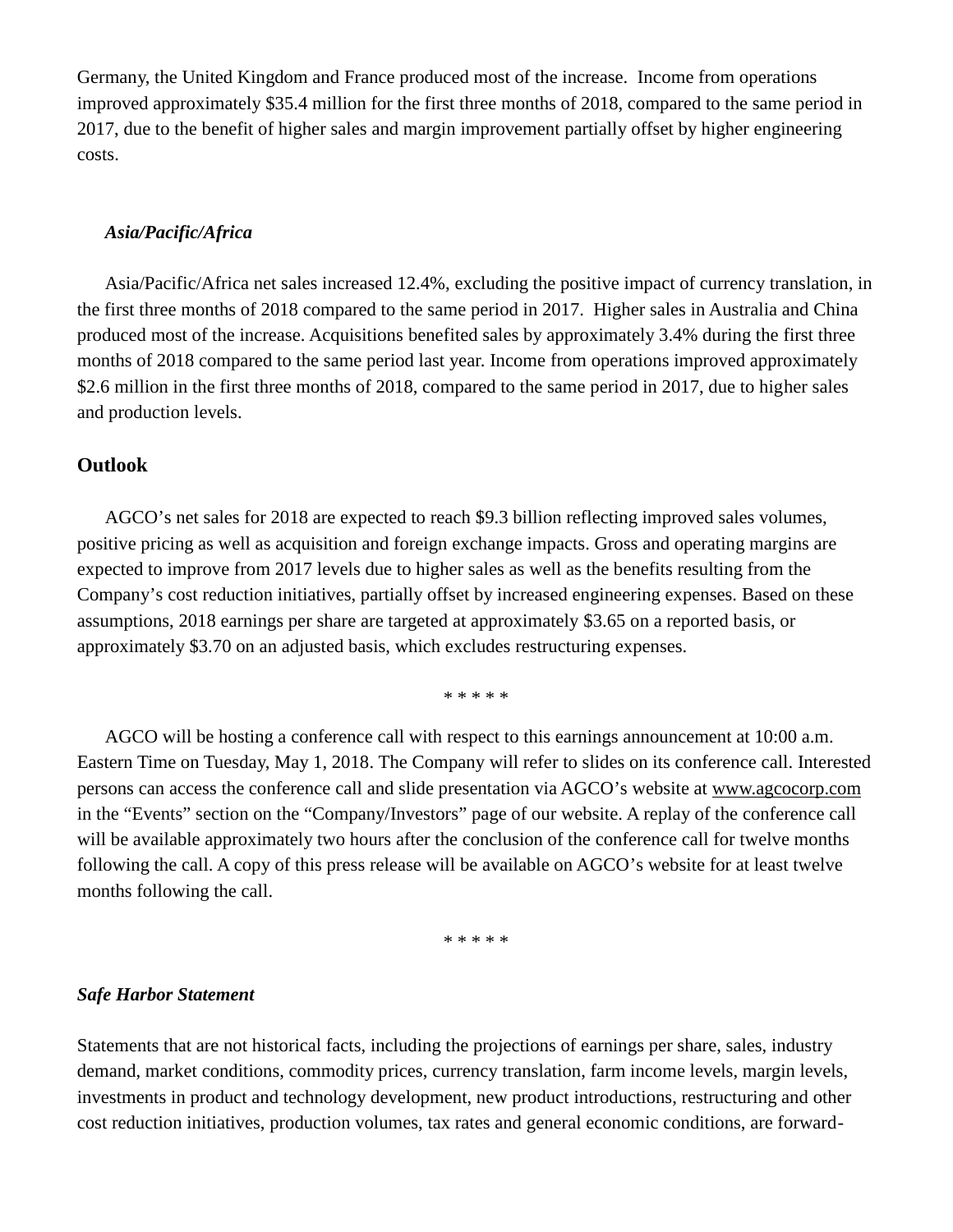looking and subject to risks that could cause actual results to differ materially from those suggested by the statements. The following are among the factors that could cause actual results to differ materially from the results discussed in or implied by the forward-looking statements.

- Our financial results depend entirely upon the agricultural industry, and factors that adversely affect the agricultural industry generally, including declines in the general economy, increases in farm input costs, lower commodity prices, lower farm income and changes in the availability of credit for our retail customers, will adversely affect us.
- A majority of our sales and manufacturing take place outside the United States, and, as a result, we are exposed to risks related to foreign laws, taxes, economic conditions, labor supply and relations, political conditions and governmental policies. These risks may delay or reduce our realization of value from our international operations.
- Most retail sales of the products that we manufacture are financed, either by our joint ventures with Rabobank or by a bank or other private lender. Our joint ventures with Rabobank, which are controlled by Rabobank and are dependent upon Rabobank for financing as well, finance 40% to 50% of the retail sales of our tractors and combines in the markets where the joint ventures operate. Any difficulty by Rabobank to continue to provide that financing, or any business decision by Rabobank as the controlling member not to fund the business or particular aspects of it (for example, a particular country or region), would require the joint ventures to find other sources of financing (which may be difficult to obtain), or us to find another source of retail financing for our customers, or our customers would be required to utilize other retail financing providers. As a result of the recent economic downturn, financing for capital equipment purchases generally has become more difficult in certain regions and in some cases, can be expensive to obtain. To the extent that financing is not available or available only at unattractive prices, our sales would be negatively impacted.
- Both AGCO and our finance joint ventures have substantial account receivables from dealers and end customers, and we would be adversely impacted if the collectability of these receivables was not consistent with historical experience; this collectability is dependent upon the financial strength of the farm industry, which in turn is dependent upon the general economy and commodity prices, as well as several of the other factors listed in this section.
- We have experienced substantial and sustained volatility with respect to currency exchange rate and interest rate changes, including uncertainty associated with the Euro, which can adversely affect our reported results of operations and the competitiveness of our products.
- Our success depends on the introduction of new products, particularly engines that comply with emission requirements, which requires substantial expenditures.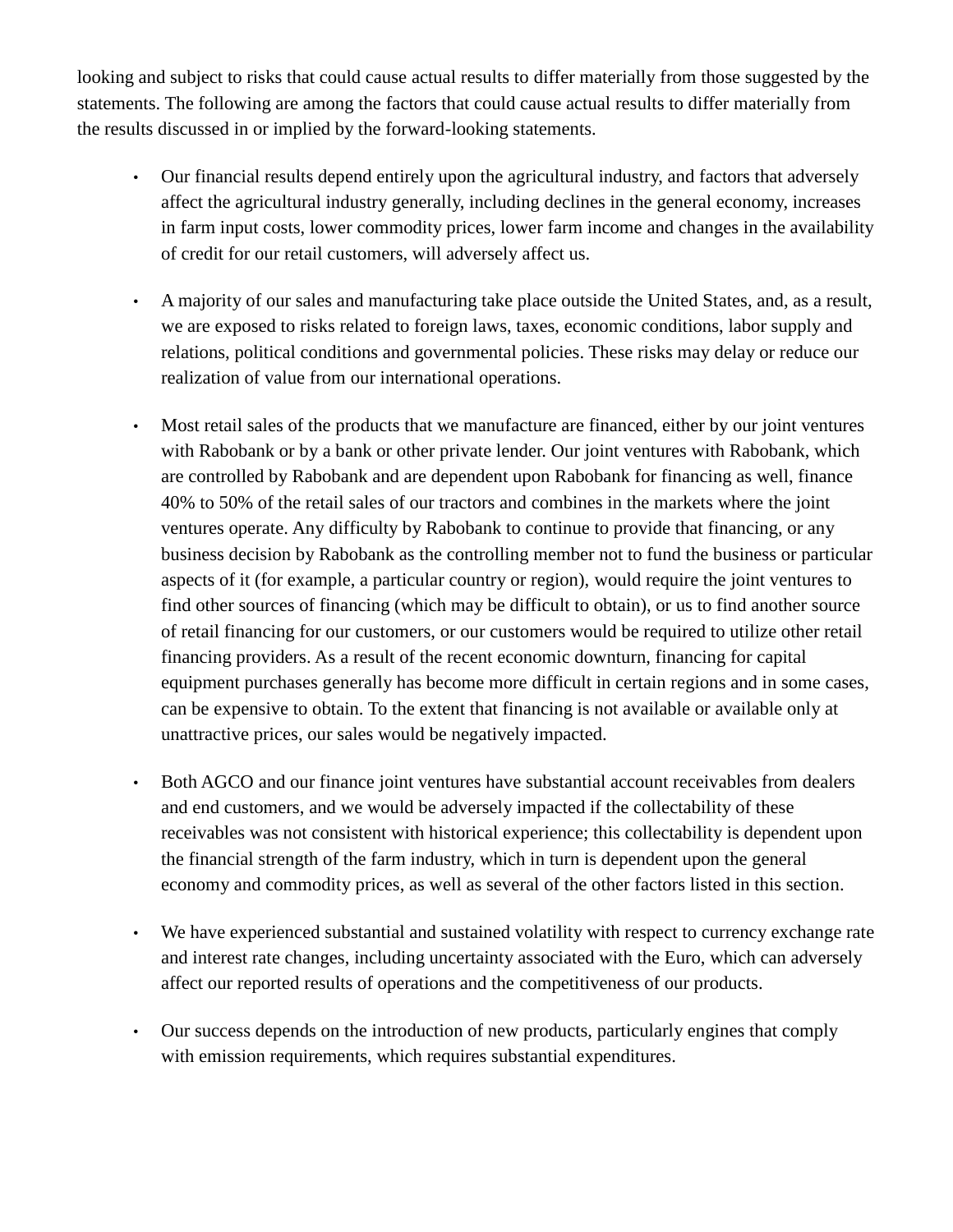- Our production levels and capacity constraints at our facilities, including those resulting from plant expansions and systems upgrades at our manufacturing facilities, could adversely affect our results.
- Our expansion plans in emerging markets, including establishing a greater manufacturing and marketing presence and growing our use of component suppliers, could entail significant risks.
- We depend on suppliers for components, parts and raw materials for our products, and any failure by our suppliers to provide products as needed, or by us to promptly address supplier issues, will adversely impact our ability to timely and efficiently manufacture and sell products. We also are subject to raw material price fluctuations, which can adversely affect our manufacturing costs.
- We face significant competition, and if we are unable to compete successfully against other agricultural equipment manufacturers, we would lose customers and our net sales and profitability would decline.
- We have a substantial amount of indebtedness, and, as a result, we are subject to certain restrictive covenants and payment obligations that may adversely affect our ability to operate and expand our business.

Further information concerning these and other factors is included in AGCO's filings with the Securities and Exchange Commission, including its Form 10-K for the year ended December 31, 2017. AGCO disclaims any obligation to update any forward-looking statements except as required by law.

\* \* \* \* \*

# *About AGCO*

AGCO (NYSE: AGCO) is a global leader in the design, manufacture and distribution of agricultural solutions and supports more productive farming through its full line of equipment and related services. AGCO products are sold through five core brands, Challenger®, Fendt®, GSI®, Massey Ferguson® and Valtra®, supported by Fuse® precision technologies and farm optimization services, and are distributed globally through a combination of approximately 4,200 independent dealers and distributors in approximately 150 countries. Founded in 1990, AGCO is headquartered in Duluth, GA, USA. In 2017, AGCO had net sales of approximately \$8.3 billion. For more information, visit http://www.AGCOcorp.com. For company news, information and events, please follow us on Twitter: @AGCOCorp. For financial news on Twitter, please follow the hashtag #AGCOIR.

## # # # # #

Please visit our website at www.agcocorp.com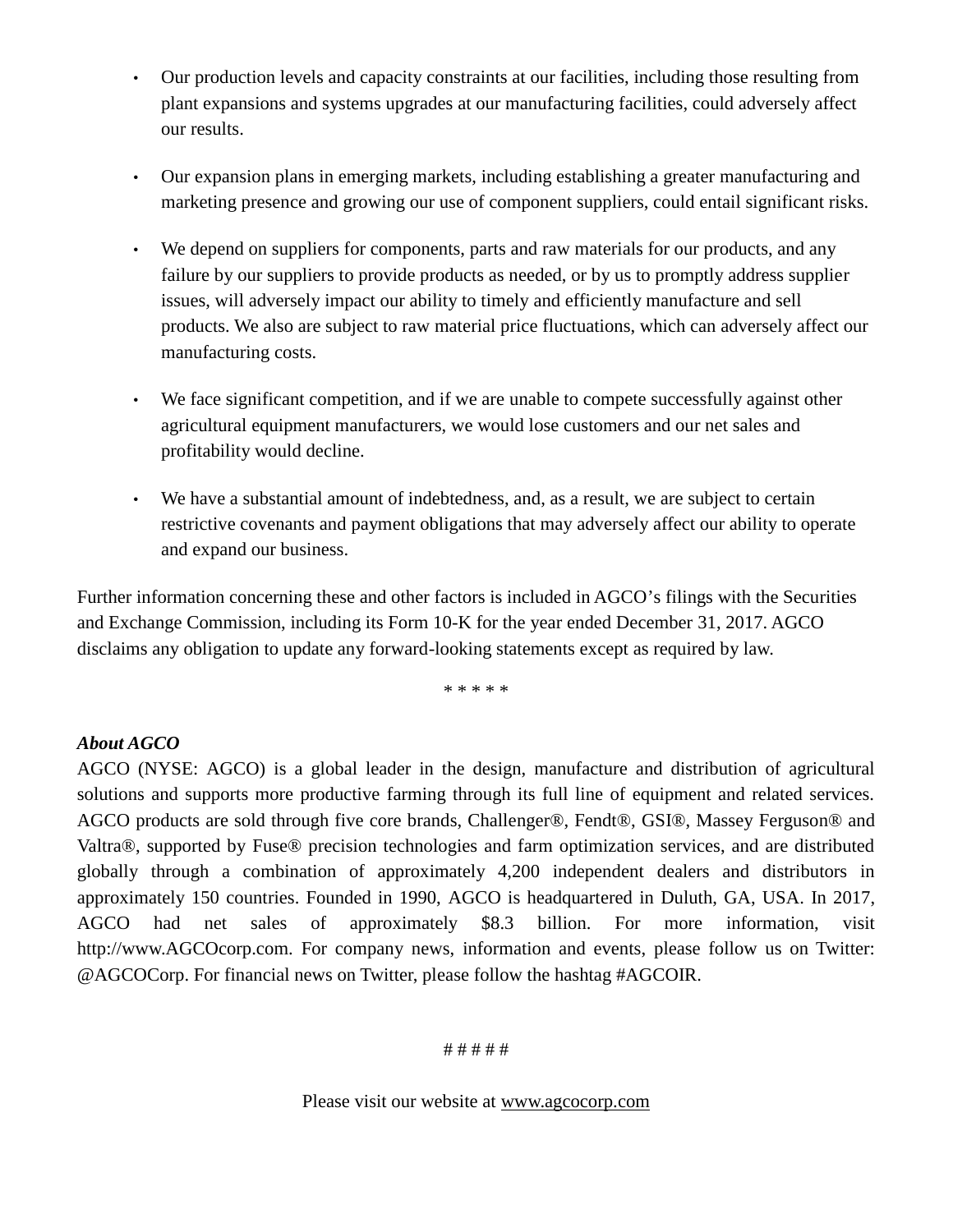# AGCO CORPORATION AND SUBSIDIARIES CONDENSED CONSOLIDATED BALANCE SHEETS (unaudited and in millions)

|                                                              | March 31, 2018 |           | December 31, 2017 |           |  |
|--------------------------------------------------------------|----------------|-----------|-------------------|-----------|--|
| <b>ASSETS</b>                                                |                |           |                   |           |  |
| <b>Current Assets:</b>                                       |                |           |                   |           |  |
| Cash and cash equivalents                                    | \$             | 348.2     | \$                | 367.7     |  |
| Accounts and notes receivable, net                           |                | 1,023.6   |                   | 1,019.4   |  |
| Inventories, net                                             |                | 2,283.3   |                   | 1,872.9   |  |
| Other current assets                                         |                | 406.2     |                   | 367.7     |  |
| Total current assets                                         |                | 4,061.3   |                   | 3,627.7   |  |
| Property, plant and equipment, net                           |                | 1,486.9   |                   | 1,485.3   |  |
| Investment in affiliates                                     |                | 422.0     |                   | 409.0     |  |
| Deferred tax assets                                          |                | 117.9     |                   | 112.2     |  |
| Other assets                                                 |                | 157.1     |                   | 147.1     |  |
| Intangible assets, net                                       |                | 639.9     |                   | 649.0     |  |
| Goodwill                                                     |                | 1,563.8   |                   | 1,541.4   |  |
| Total assets                                                 | \$             | 8,448.9   | \$                | 7,971.7   |  |
|                                                              |                |           |                   |           |  |
| <b>LIABILITIES AND STOCKHOLDERS' EQUITY</b>                  |                |           |                   |           |  |
| <b>Current Liabilities:</b>                                  |                |           |                   |           |  |
| Current portion of long-term debt                            | \$             | 129.7     | \$                | 95.4      |  |
| Accounts payable                                             |                | 990.4     |                   | 917.5     |  |
| Accrued expenses                                             |                | 1,325.5   |                   | 1,407.9   |  |
| Other current liabilities                                    |                | 269.9     |                   | 229.8     |  |
| Total current liabilities                                    |                | 2,715.5   |                   | 2,650.6   |  |
| Long-term debt, less current portion and debt issuance costs |                | 1,989.0   |                   | 1,618.1   |  |
| Pensions and postretirement health care benefits             |                | 243.9     |                   | 247.3     |  |
| Deferred tax liabilities                                     |                | 133.2     |                   | 130.5     |  |
| Other noncurrent liabilities                                 |                | 247.9     |                   | 229.9     |  |
| <b>Total liabilities</b>                                     |                | 5,329.5   |                   | 4,876.4   |  |
|                                                              |                |           |                   |           |  |
| Stockholders' Equity:                                        |                |           |                   |           |  |
| AGCO Corporation stockholders' equity:                       |                |           |                   |           |  |
| Common stock                                                 |                | 0.8       |                   | 0.8       |  |
| Additional paid-in capital                                   |                | 135.3     |                   | 136.6     |  |
| Retained earnings                                            |                | 4,266.6   |                   | 4,253.8   |  |
| Accumulated other comprehensive loss                         |                | (1,349.8) |                   | (1,361.6) |  |
| Total AGCO Corporation stockholders' equity                  |                | 3,052.9   |                   | 3,029.6   |  |
| Noncontrolling interests                                     |                | 66.5      |                   | 65.7      |  |
| Total stockholders' equity                                   |                | 3,119.4   |                   | 3,095.3   |  |
| Total liabilities and stockholders' equity                   | \$             | 8,448.9   | \$                | 7,971.7   |  |

See accompanying notes to condensed consolidated financial statements.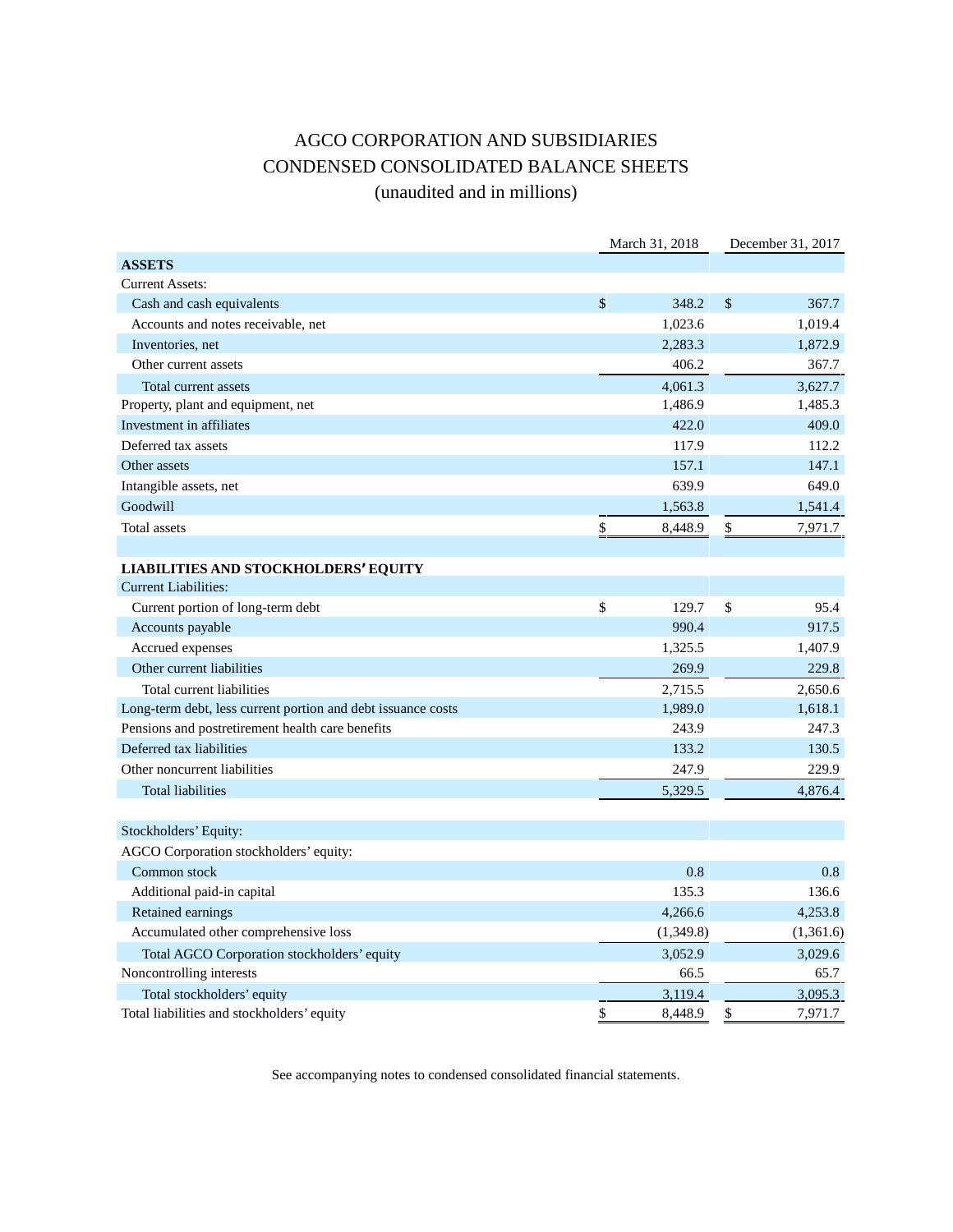# AGCO CORPORATION AND SUBSIDIARIES CONDENSED CONSOLIDATED STATEMENTS OF OPERATIONS

(unaudited and in millions, except per share data)

|                                                                                          | Three Months Ended March 31, |         |      |         |  |  |  |
|------------------------------------------------------------------------------------------|------------------------------|---------|------|---------|--|--|--|
|                                                                                          |                              | 2018    |      | 2017    |  |  |  |
| Net sales                                                                                | \$                           | 2,007.5 | \$   | 1,627.6 |  |  |  |
| Cost of goods sold                                                                       |                              | 1,579.5 |      | 1,297.3 |  |  |  |
| Gross profit                                                                             |                              | 428.0   |      | 330.3   |  |  |  |
| Selling, general and administrative expenses                                             |                              | 264.6   |      | 222.7   |  |  |  |
| Engineering expenses                                                                     |                              | 90.9    |      | 73.1    |  |  |  |
| Restructuring expenses                                                                   |                              | 5.9     |      | 5.1     |  |  |  |
| Amortization of intangibles                                                              |                              | 15.7    |      | 13.4    |  |  |  |
| Bad debt expense                                                                         |                              | 0.4     |      | 0.3     |  |  |  |
| Income from operations                                                                   |                              | 50.5    |      | 15.7    |  |  |  |
| Interest expense, net                                                                    |                              | 10.3    |      | 10.7    |  |  |  |
| Other expense, net                                                                       |                              | 11.5    |      | 13.1    |  |  |  |
| Income (loss) before income taxes and equity in net earnings of affiliates               |                              | 28.7    |      | (8.1)   |  |  |  |
| Income tax provision                                                                     |                              | 11.4    |      | 11.1    |  |  |  |
| Income (loss) before equity in net earnings of affiliates                                |                              | 17.3    |      | (19.2)  |  |  |  |
| Equity in net earnings of affiliates                                                     |                              | 7.7     |      | 11.0    |  |  |  |
| Net income (loss)                                                                        |                              | 25.0    |      | (8.2)   |  |  |  |
| Net income attributable to noncontrolling interests                                      |                              | (0.7)   |      | (1.9)   |  |  |  |
| Net income (loss) attributable to AGCO Corporation and subsidiaries                      | \$                           | 24.3    | \$   | (10.1)  |  |  |  |
| Net income (loss) per common share attributable to AGCO Corporation and<br>subsidiaries: |                              |         |      |         |  |  |  |
| Basic                                                                                    | \$                           | 0.31    | \$   | (0.13)  |  |  |  |
| Diluted                                                                                  | \$                           | 0.30    | $\$$ | (0.13)  |  |  |  |
| Cash dividends declared and paid per common share                                        | \$                           | 0.15    | \$   | 0.14    |  |  |  |
| Weighted average number of common and common equivalent shares outstanding:              |                              |         |      |         |  |  |  |
| <b>Basic</b>                                                                             |                              | 79.6    |      | 79.5    |  |  |  |
| Diluted                                                                                  |                              | 80.5    |      | 79.5    |  |  |  |
|                                                                                          |                              |         |      |         |  |  |  |

See accompanying notes to condensed consolidated financial statements.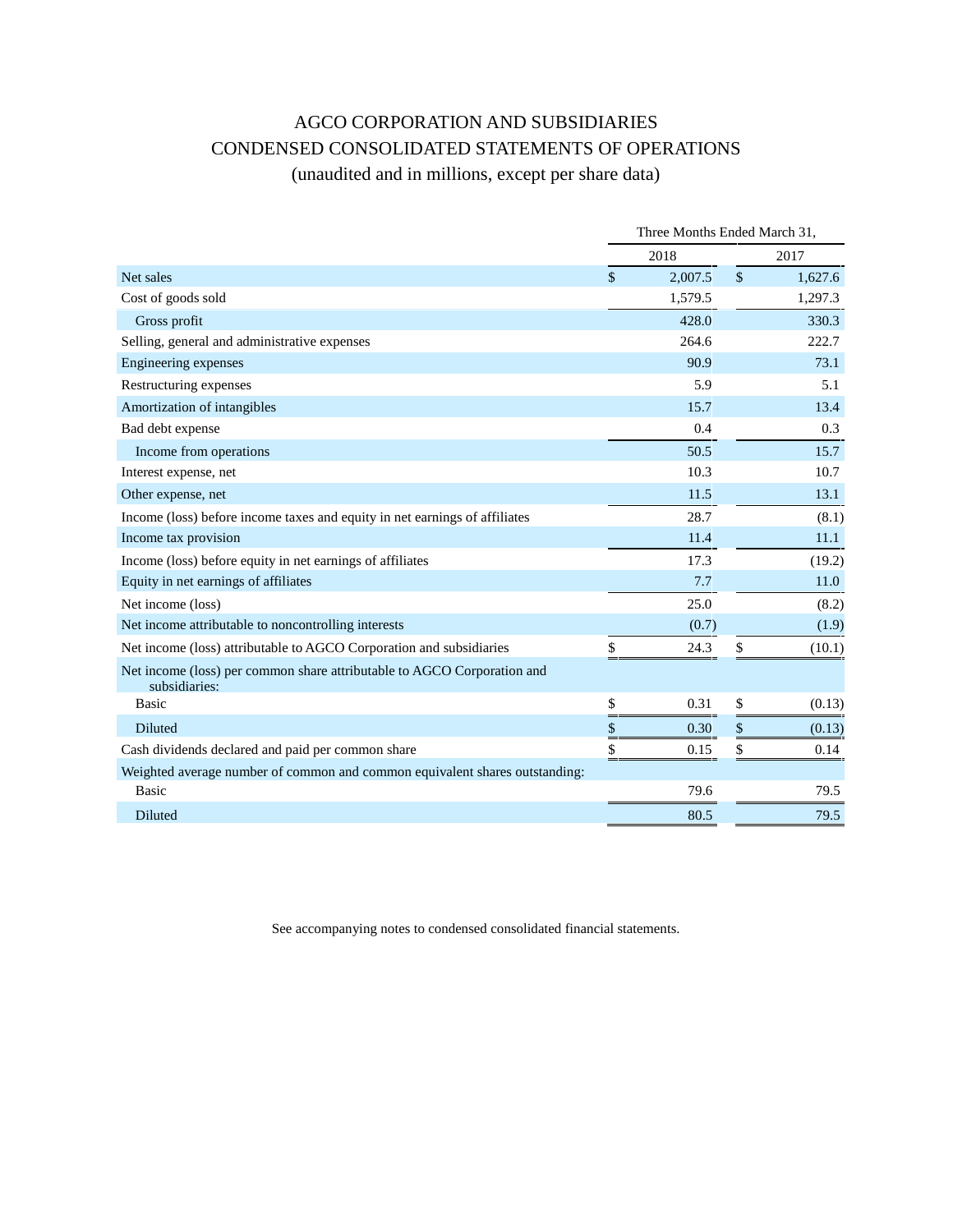# AGCO CORPORATION AND SUBSIDIARIES CONDENSED CONSOLIDATED STATEMENTS OF CASH FLOWS

# (unaudited and in millions)

|                                                                                      | Three Months Ended March 31, |    |         |  |
|--------------------------------------------------------------------------------------|------------------------------|----|---------|--|
|                                                                                      | 2018                         |    | 2017    |  |
| Cash flows from operating activities:                                                |                              |    |         |  |
| Net income (loss)                                                                    | \$<br>25.0                   | \$ | (8.2)   |  |
| Adjustments to reconcile net income (loss) to net cash used in operating activities: |                              |    |         |  |
| Depreciation                                                                         | 59.2                         |    | 54.3    |  |
| Deferred debt issuance cost amortization                                             | 0.2                          |    | 0.2     |  |
| Amortization of intangibles                                                          | 15.7                         |    | 13.4    |  |
| Stock compensation expense                                                           | 9.2                          |    | 12.0    |  |
| Equity in net earnings of affiliates, net of cash received                           | (4.3)                        |    | (6.3)   |  |
| Deferred income tax benefit                                                          | (7.0)                        |    | (1.5)   |  |
| Other                                                                                | (0.1)                        |    | (0.2)   |  |
| Changes in operating assets and liabilities:                                         |                              |    |         |  |
| Accounts and notes receivable, net                                                   | 6.2                          |    | (17.2)  |  |
| Inventories, net                                                                     | (398.2)                      |    | (234.4) |  |
| Other current and noncurrent assets                                                  | (36.2)                       |    | (43.3)  |  |
| Accounts payable                                                                     | 66.4                         |    | 63.7    |  |
| Accrued expenses                                                                     | (108.4)                      |    | (78.4)  |  |
| Other current and noncurrent liabilities                                             | 11.0                         |    | (5.5)   |  |
| Total adjustments                                                                    | (386.3)                      |    | (243.2) |  |
| Net cash used in operating activities                                                | (361.3)                      |    | (251.4) |  |
| Cash flows from investing activities:                                                |                              |    |         |  |
| Purchases of property, plant and equipment                                           | (46.1)                       |    | (57.1)  |  |
| Proceeds from sale of property, plant and equipment                                  | 1.5                          |    | 0.8     |  |
| Investment in unconsolidated affiliates                                              |                              |    | (0.8)   |  |
| Other                                                                                | 0.4                          |    |         |  |
| Net cash used in investing activities                                                | (44.2)                       |    | (57.1)  |  |
| Cash flows from financing activities:                                                |                              |    |         |  |
| Proceeds from debt obligations, net                                                  | 401.5                        |    | 176.8   |  |
| Purchases and retirement of common stock                                             | (7.1)                        |    |         |  |
| Payment of dividends to stockholders                                                 | (11.9)                       |    | (11.1)  |  |
| Payment of minimum tax withholdings on stock compensation                            | (3.2)                        |    | (3.2)   |  |
| Investments by noncontrolling interest                                               |                              |    | 0.2     |  |
| Net cash provided by financing activities                                            | 379.3                        |    | 162.7   |  |
| Effects of exchange rate changes on cash and cash equivalents                        | 6.7                          |    | 6.0     |  |
| Decrease in cash and cash equivalents                                                | (19.5)                       |    | (139.8) |  |
| Cash and cash equivalents, beginning of period                                       | 367.7                        |    | 429.7   |  |
| Cash and cash equivalents, end of period                                             | \$<br>348.2                  | \$ | 289.9   |  |

See accompanying notes to condensed consolidated financial statements.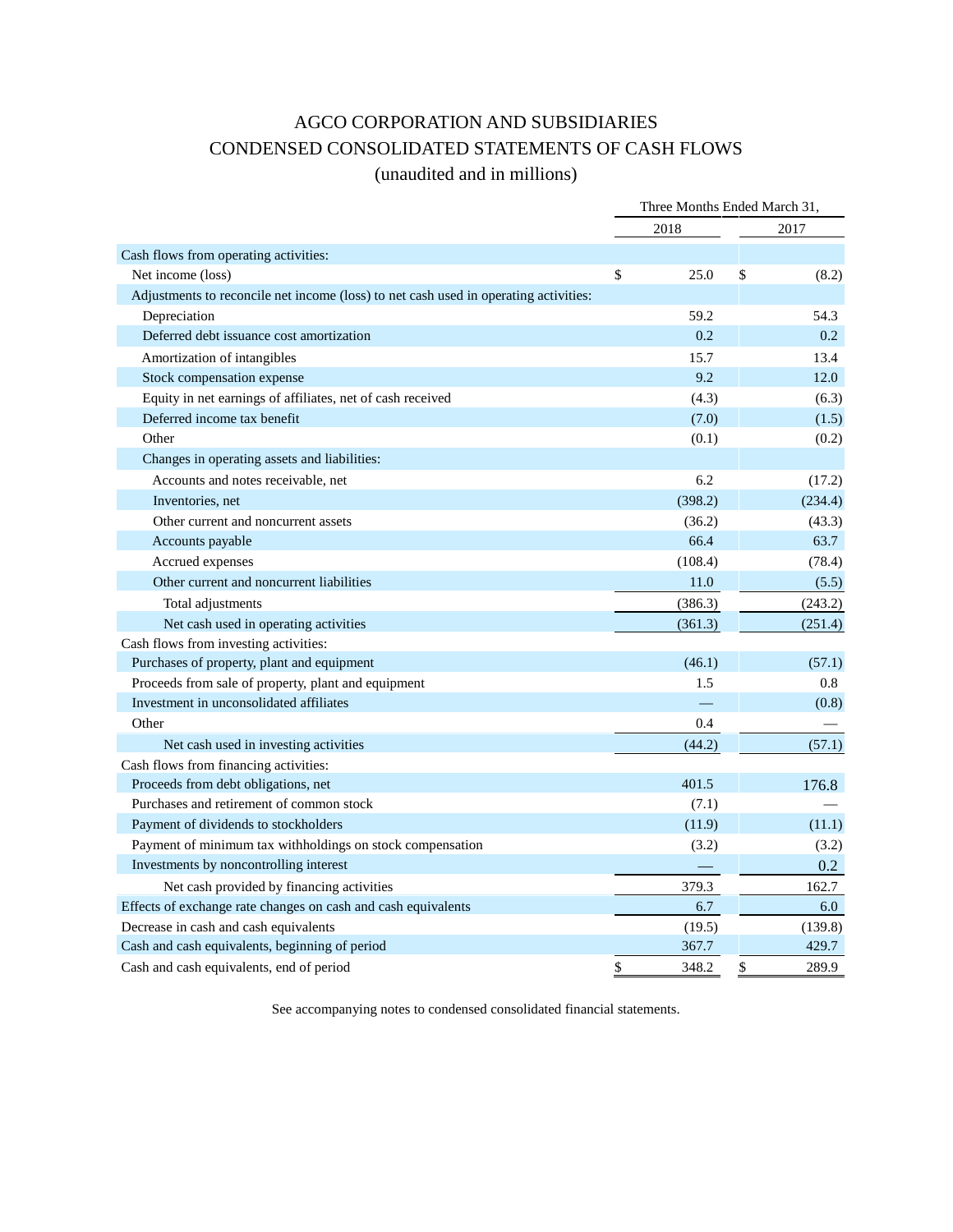# AGCO CORPORATION AND SUBSIDIARIES NOTES TO CONDENSED CONSOLIDATED FINANCIAL STATEMENTS (unaudited, in millions, except share amounts, per share data and employees)

### **1. STOCK COMPENSATION EXPENSE**

The Company recorded stock compensation expense as follows:

|                                              | Three Months Ended March 31, |      |      |  |  |  |  |
|----------------------------------------------|------------------------------|------|------|--|--|--|--|
|                                              | 2018                         | 2017 |      |  |  |  |  |
| Cost of goods sold                           | 0.8                          |      | 0.6  |  |  |  |  |
| Selling, general and administrative expenses | 8.4                          |      | 11.4 |  |  |  |  |
| Total stock compensation expense             |                              |      | 12.0 |  |  |  |  |

#### **2. RESTRUCTURING EXPENSES**

From 2014 through 2018, the Company announced and initiated several actions to rationalize employee headcount at various manufacturing facilities and administrative offices located in Europe, South America, China and the United States in order to reduce costs in response to softening global market demand and lower production volumes. The aggregate headcount reduction was approximately 3,370 employees between 2014 and 2017. The Company had approximately \$10.9 million of severance and related costs accrued as of December 31, 2017. During the three months ended March 31, 2018, the Company recorded an additional \$5.9 million of severance and related costs associated with further rationalizations associated with the termination of approximately 110 employees, and paid approximately \$3.7 million of severance and associated costs. The remaining \$13.2 million of accrued severance and other related costs as of March 31, 2018, inclusive of approximately \$0.1 million of positive foreign currency translation impacts, are expected to be paid primarily during 2018.

#### **3. INDEBTEDNESS**

Indebtedness at March 31, 2018 and December 31, 2017 consisted of the following:

|                                               |   | March 31, 2018 | December 31, 2017 |
|-----------------------------------------------|---|----------------|-------------------|
| 1.056% Senior term loan due 2020              | S | 246.5          | \$<br>239.8       |
| Credit facility, expires 2020                 |   | 823.8          | 471.2             |
| Senior term loans due 2021                    |   | 123.2          | 119.9             |
| 5 % Senior notes due 2021                     |   | 305.0          | 305.3             |
| Senior term loans due between 2019 and 2026   |   | 462.1          | 449.7             |
| Other long-term debt                          |   | 161.8          | 131.6             |
| Debt issuance costs                           |   | (3.7)          | (4.0)             |
|                                               |   | 2,118.7        | 1,713.5           |
| Less: Current portion of other long-term debt |   | (129.7)        | (95.4)            |
| Total indebtedness, less current portion      |   | 1.989.0        | \$<br>1,618.1     |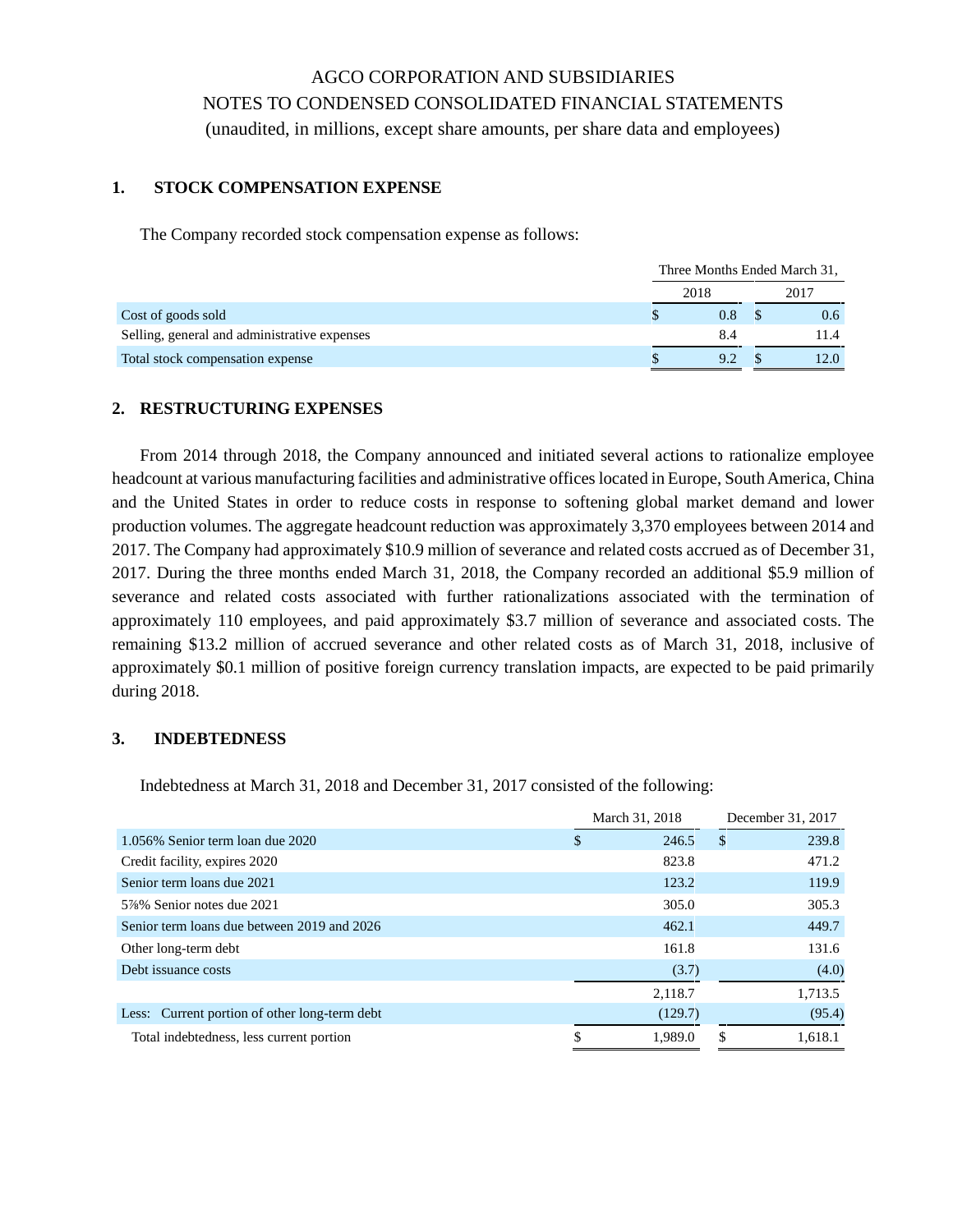#### **4. INVENTORIES**

Inventories at March 31, 2018 and December 31, 2017 were as follows:

|                              | March 31, 2018 |         |    | December 31, 2017 |
|------------------------------|----------------|---------|----|-------------------|
| Finished goods               | \$             | 848.9   |    | 684.1             |
| Repair and replacement parts |                | 652.2   |    | 605.9             |
| Work in process              |                | 277.9   |    | 178.7             |
| Raw materials                |                | 504.3   |    | 404.2             |
| Inventories, net             | \$             | 2,283.3 | \$ | 1,872.9           |

### **5. ACCOUNTS RECEIVABLE SALES AGREEMENTS**

The Company has accounts receivable sales agreements that permit the sale, on an ongoing basis, of a majority of its wholesale receivables in North America, Europe and Brazil to its U.S., Canadian, European and Brazilian finance joint ventures. As of both March 31, 2018 and December 31, 2017, the cash received from receivables sold under the U.S., Canadian, European and Brazilian accounts receivable sales agreements was approximately \$1.3 billion.

Losses on sales of receivables associated with the accounts receivable financing facilities discussed above, reflected within "Other expense, net" in the Company's Condensed Consolidated Statements of Operations, were approximately \$7.8 million and \$8.3 million during the three months ended March 31, 2018 and 2017, respectively.

The Company's finance joint ventures in Europe, Brazil and Australia also provide wholesale financing directly to the Company's dealers. As of March 31, 2018 and December 31, 2017, these finance joint ventures had approximately \$47.8 million and \$41.6 million, respectively, of outstanding accounts receivable associated with these arrangements. In addition, the Company sells certain trade receivables under factoring arrangements to other financial institutions around the world.

### **6. NET INCOME PER SHARE**

A reconciliation of net income (loss) attributable to AGCO Corporation and subsidiaries and weighted average common shares outstanding for purposes of calculating basic and diluted net income (loss) per share for the three months ended March 31, 2018 and 2017 is as follows:

|                                                                                                                                                    | Three Months Ended March 31, |      |    |        |  |  |  |
|----------------------------------------------------------------------------------------------------------------------------------------------------|------------------------------|------|----|--------|--|--|--|
|                                                                                                                                                    |                              | 2018 |    | 2017   |  |  |  |
| Basic net income (loss) per share:                                                                                                                 |                              |      |    |        |  |  |  |
| Net income (loss) attributable to AGCO Corporation and subsidiaries                                                                                |                              | 24.3 |    | (10.1) |  |  |  |
| Weighted average number of common shares outstanding                                                                                               |                              | 79.6 |    | 79.5   |  |  |  |
| Basic net income (loss) per share attributable to AGCO Corporation and subsidiaries                                                                |                              | 0.31 |    | (0.13) |  |  |  |
| Diluted net income (loss) per share:                                                                                                               |                              |      |    |        |  |  |  |
| Net income (loss) attributable to AGCO Corporation and subsidiaries                                                                                |                              | 24.3 | -S | (10.1) |  |  |  |
| Weighted average number of common shares outstanding                                                                                               |                              | 79.6 |    | 79.5   |  |  |  |
| Dilutive stock-settled appreciation rights, performance share awards and restricted<br>stock units                                                 |                              | 0.9  |    |        |  |  |  |
| Weighted average number of common shares and common share equivalents<br>outstanding for purposes of computing diluted net income (loss) per share |                              | 80.5 |    | 79.5   |  |  |  |
| Diluted net income (loss) per share attributable to AGCO Corporation and subsidiaries                                                              |                              | 0.30 |    | (0.13) |  |  |  |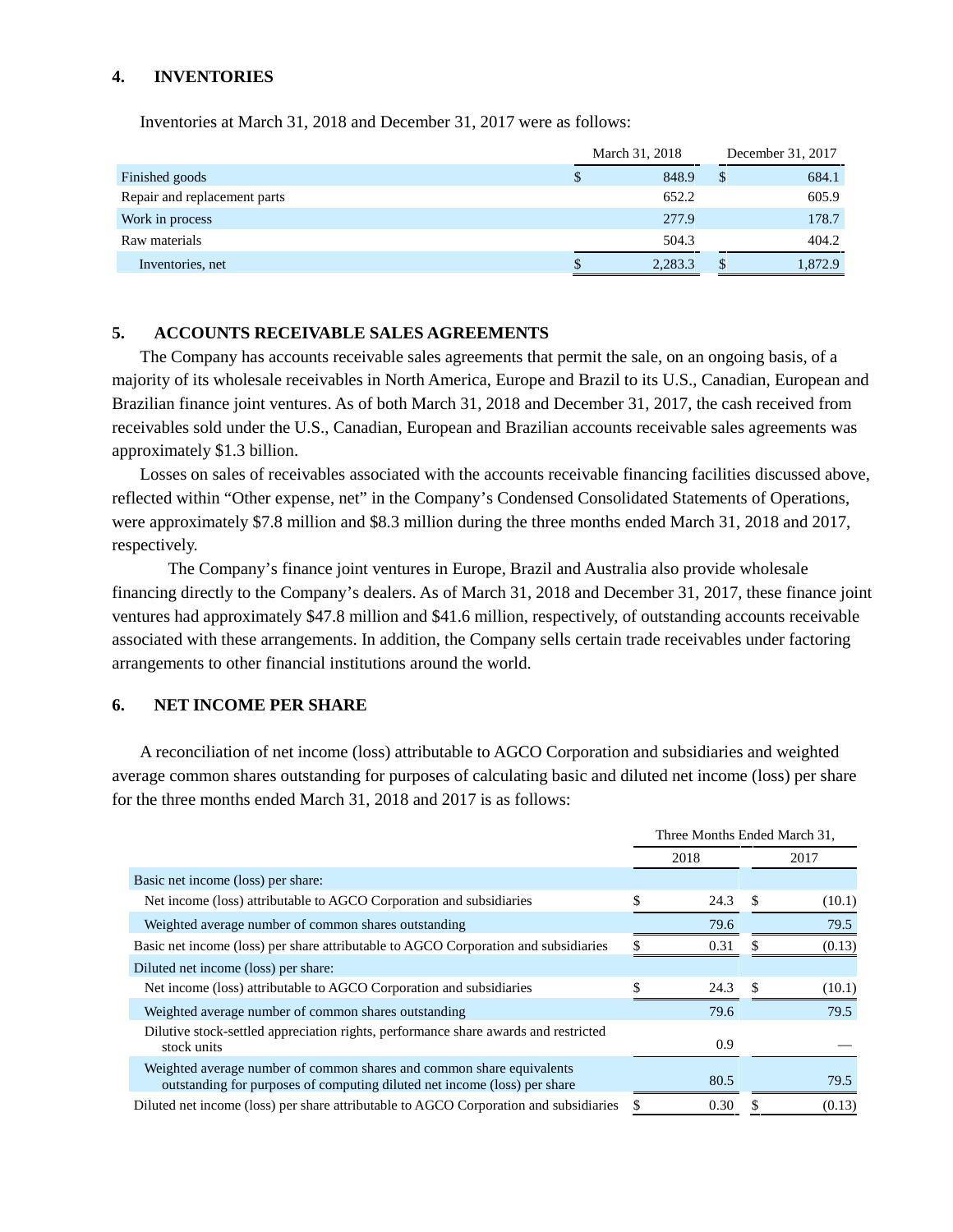### **7. SEGMENT REPORTING**

The Company's four reportable segments distribute a full range of agricultural equipment and related replacement parts. The Company evaluates segment performance primarily based on income from operations. Sales for each segment are based on the location of the third-party customer. The Company's selling, general and administrative expenses and engineering expenses are charged to each segment based on the region and division where the expenses are incurred. As a result, the components of income from operations for one segment may not be comparable to another segment. Segment results for the three months ended March 31, 2018 and 2017 are as follows:

| Three Months Ended March 31,  | North<br>America |    | South<br>America |    | Europe/<br>Middle East |    | Asia/<br>Pacific/Africa | Consolidated  |
|-------------------------------|------------------|----|------------------|----|------------------------|----|-------------------------|---------------|
| 2018                          |                  |    |                  |    |                        |    |                         |               |
| Net sales                     | \$<br>502.9      | S. | 182.1            | \$ | 1,163.7                | \$ | 158.8                   | \$<br>2,007.5 |
| Income (loss) from operations | 26.8             |    | (16.6)           |    | 99.0                   |    | 4.7                     | 113.9         |
|                               |                  |    |                  |    |                        |    |                         |               |
| 2017                          |                  |    |                  |    |                        |    |                         |               |
| Net sales                     | \$<br>382.6      | -S | 222.2            | -S | 892.5                  | S  | 130.3                   | \$<br>1,627.6 |
| Income from operations        | 3.0              |    | 2.4              |    | 63.5                   |    | 2.1                     | 71.0          |

A reconciliation from the segment information to the consolidated balances for income from operations is set forth below:

|                                     |      | Three Months Ended March 31, |   |        |  |  |  |  |
|-------------------------------------|------|------------------------------|---|--------|--|--|--|--|
|                                     | 2018 | 2017                         |   |        |  |  |  |  |
| Segment income from operations      |      | 113.9                        | S | 71.0   |  |  |  |  |
| Corporate expenses                  |      | (33.4)                       |   | (25.4) |  |  |  |  |
| Stock compensation expense          |      | (8.4)                        |   | (11.4) |  |  |  |  |
| Restructuring expenses              |      | (5.9)                        |   | (5.1)  |  |  |  |  |
| Amortization of intangibles         |      | (15.7)                       |   | (13.4) |  |  |  |  |
| Consolidated income from operations |      | 50.5                         |   | 15.7   |  |  |  |  |

#### **RECONCILIATION OF NON-GAAP MEASURES**

This earnings release discloses adjusted income from operations, adjusted net income (loss) and adjusted net income (loss) per share, each of which exclude amounts that are typically included in the most directly comparable measure calculated in accordance with U.S. generally accepted accounting principles ("GAAP"). A reconciliation of each of those measures to the most directly comparable GAAP measure is included below.

The following is a reconciliation of reported income from operations, net income (loss) and net income (loss) per share to adjusted income from operations, net income (loss) and net income (loss) per share for the three months ended March 31, 2018 and 2017 (in millions, except per share data):